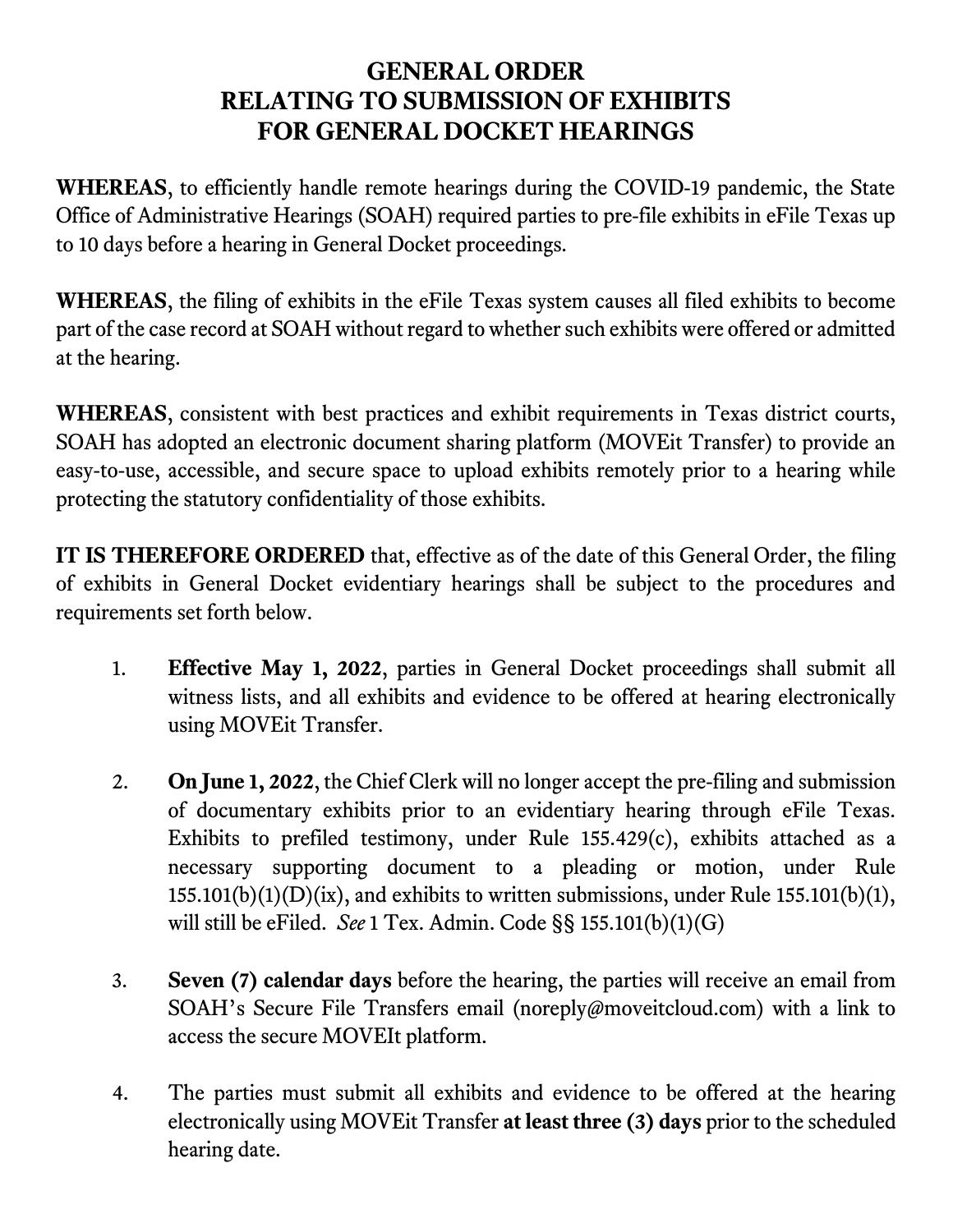## GENERAL ORDER RELATING TO SUBMISSION OF EXHIBITS FOR GENERAL DOCKET HEARINGS

- 5. Uploading exhibits to MOVEit Transfer satisfies the parties' obligation to furnish exhibits to the other side prior to hearing. 1 Tex. Admin. Code § 155.429(4)(B). It does not constitute filing of the exhibits, as required by Rule 155.101. See id.  $\S$  155.101(b)(1)(A); (b)(1)(D)).
- 6. Exhibits uploaded to MOVEit Transfer that are not offered and admitted at the hearing will be deemed withdrawn from the record.
- 7. No later than the first business day following conclusion of the hearing, the parties shall eFile only the exhibits that were admitted as evidence or accompanied by an offer of proof. 1 Tex. Admin. Code §  $155.101(b)(1)(G)(iii)$ . The admitted exhibits and offer of proof will constitute the official evidentiary record of the proceeding. See 1 Tex. Admin. Code § 155.101(b)(1)(A) (requiring that exhibits, like all documents, be filed in electronic form). An exhibits filing that does not comport with these rules will be returned to the party to be corrected and refiled.
- 8. The parties are directed to confer about admitted exhibits, prepare an index of admitted exhibits (Exhibit Index), and work to combine admitted exhibits into bookmarked PDF files for filing.
	- The Exhibit Index should list exhibits in chronological order and clearly reference the exhibit number.
	- The exhibit number, together with the same identifying information contained in the Exhibit Index, shall be included as a title page for each exhibit. See 1 Tex. Admin. Code § 155.101(B)(1)(d)(vii).
	- All pages must include page numbers.
	- Non-documentary exhibits, if any, and confidential exhibits shall be filed separately from non-confidential exhibits.
	- The parties may elect to file the exhibits jointly, using a shared Exhibit Index.
	- The filed version of any document must exclude any unnecessary information; parties should file only the sections of exhibits that have been identified as relevant and admitted by the ALJ.